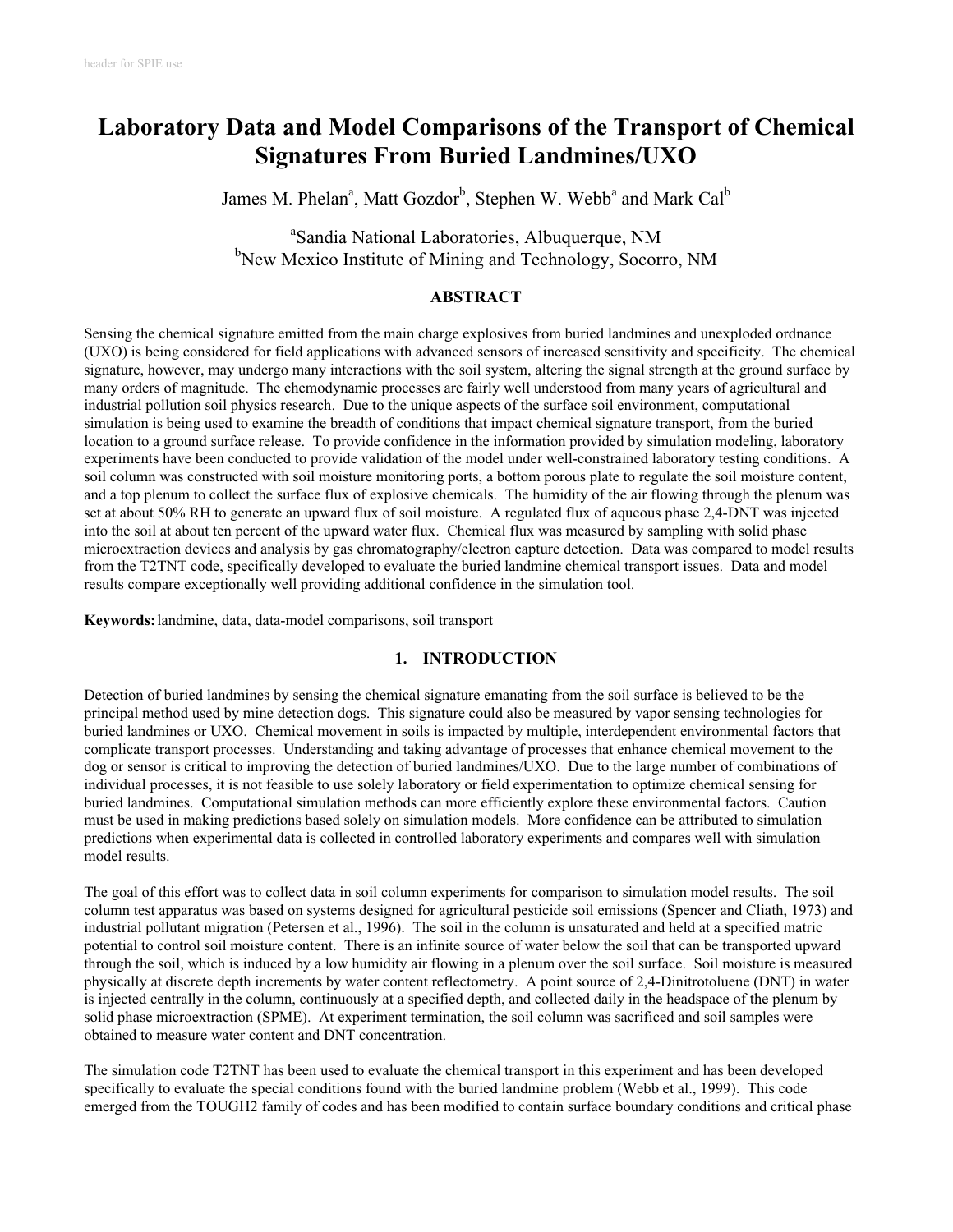partitioning phenomena important to wetting and drying events that vary widely at the ground surface (Webb and Phelan, 2000).

## **2. MATERIALS AND METHODS**

#### **Soil Properties**

The soil was obtained in an undeveloped area at Sandia National Laboratories in Albuquerque, NM. The soil was air-dried, sieved to retain the less than 2-mm in diameter fraction, and mixed to obtain homogeneity. Through soil analysis, it was determined that the soil is a sandy-loam with low organic carbon, a moderate electrical conductivity, and a substantial specific surface area (Table 1). The organic matter analysis was performed using the Walkley-Black method (Klute, 1986). Electrical Conductivity was measured using the saturated paste method (Klute, 1986). Particle size analysis was performed by hydrometer (Klute, 1986). Surface area of the soil was determined using the Brunauer-Emmett-Teller (BET) method with a Micrometerics Accelerated Surface Area and Porosimetry 2405 instrument (Klute, 1986). A water retention curve of this soil (Figure 1) was constructed using both the hanging water column and pressure plate (Soil Moisture Corp., Goleta, CA) techniques (Klute, 1986).

| Table 1. Soil Properties        |                                 |  |
|---------------------------------|---------------------------------|--|
| Soil Property                   | Value                           |  |
| Classification                  | Sandy Loam                      |  |
| Sand                            | 70.4 %                          |  |
| Silt                            | 21.2%                           |  |
| Clay                            | $8.3\%$                         |  |
| Organic Matter                  | $0.8\%$                         |  |
| <b>Cation Exchange Capacity</b> | $10.7 \text{ meq}/100 \text{g}$ |  |
| <b>Electrical Conductivity</b>  | $0.91$ dS/m                     |  |
| Surface Area                    | $23 \text{ m}^2/\text{g}$       |  |



Figure 1. Soil water retention curve

## **DNT-Soil Interactions**

Measurements of the DNT aqueous-solid distribution coefficient ( $K_d$  and  $K_f$ ) were based on the method in 40 CFR 796 and Pennington and Patrick (1990) with aqueous DNT solution concentrations of 0.5, 0.75, 1.25, 1.5, and 2.0 mg/L. A set of higher aqueous concentrations of DNT at 25, 50, 75, 100, 125, and 150 mg/L were also used because the DNT injection in the soil column was set for  $\sim$ 150 mg/L. With both sets of data, it appeared that the DNT sorption behavior on this soil best fit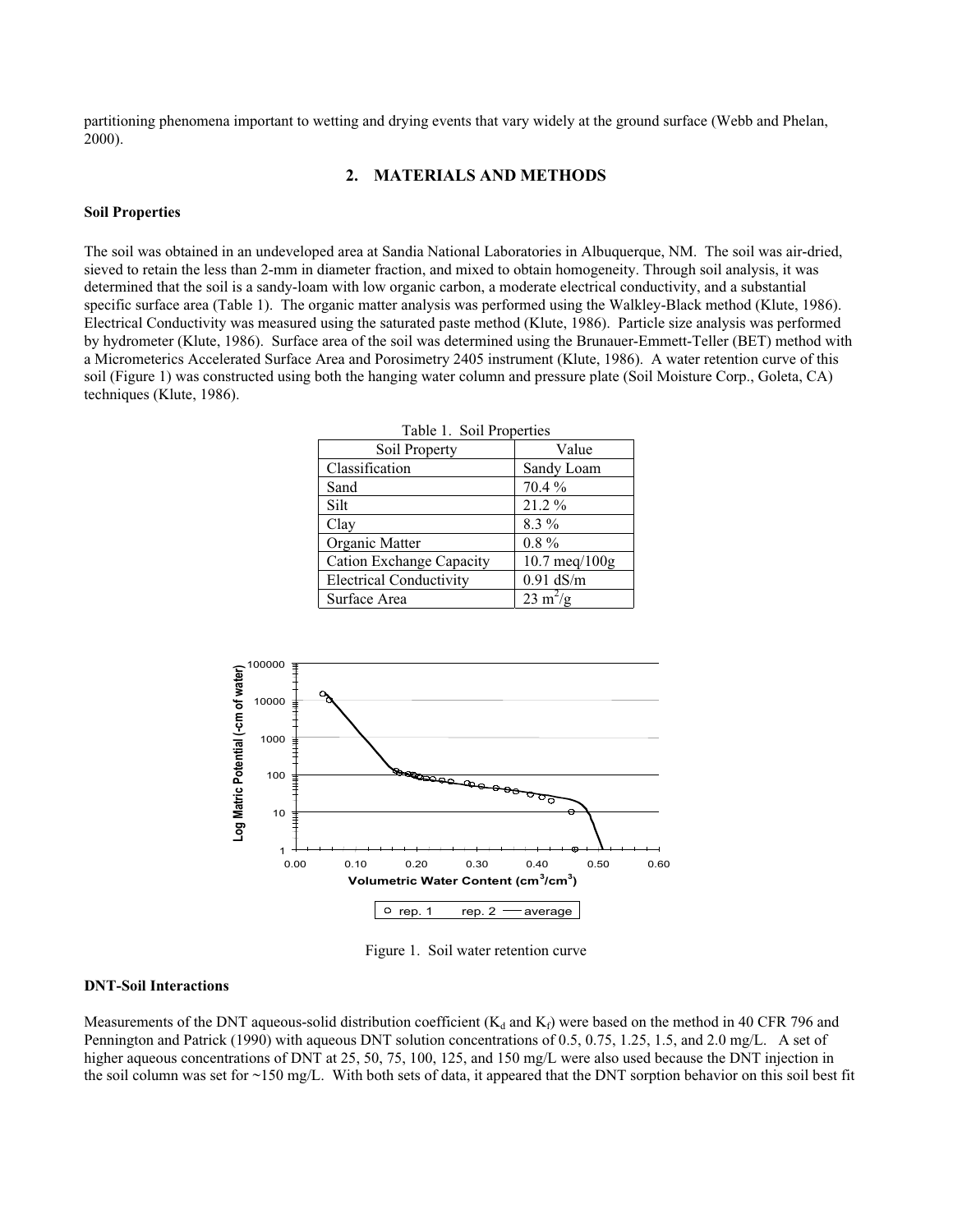a Freundlich isotherm. Table 2 shows the fitting parameters for the linear and Freundlich isotherms. The T2TNT code currently uses a linear  $K_d$ .

| Table 2. Soil water I althouing I alameters |                              |                              |
|---------------------------------------------|------------------------------|------------------------------|
| <b>Solution Concentration</b>               | Linear $K_d$ (mL/g)( $R^2$ ) | Freundlich $K_f$ , b $(R^2)$ |
| Low                                         | 1.8 (0.97)                   |                              |
| High                                        | 0.72(0.92)                   |                              |
| <b>B</b> oth                                | 0.72(0.98)                   | 1.7, 0.82 (0.99)             |
|                                             |                              |                              |

Table 2. Soil Water Partitioning Parameters

The values shown in Table 2 were derived from batch equilibrium sorption experiments where the soil:water ratio was 1:4. This method is generally accepted and allows for comparison of sorption coefficients between soils and chemicals. However, unsaturated soil systems have soil:water ratios more like 2:1 and a packing density that prevents complete contact of the aqueous chemical solution with all soil particle surfaces. Other work using saturated soil column retardation test methods (Klute, 1986) indicates that the soil water partitioning coefficients are about 3 to 10 times less than from batch equilibration tests. In tests to estimate soil vapor partitioning parameters using these same soils, the data implies a soil water partitioning coefficient (K<sub>d</sub>) of ~ 0.4 mL/g (Phelan and Barnett, 2000). The importance of the soil water partitioning coefficient becomes apparent in the data model comparisons discussed later.

## **Experimental Set-Up**

The experiment was conducted in a 34-cm tall and 14.6-cm i.d. acrylic column (Figure 2), which was packed to a dry bulk density of 1.2 g/cm<sup>3</sup> by misting fine layers of soil with an aqueous 0.005 M CaCl<sub>2</sub> solution. A 1-bar high flow porous ceramic plate (Soil Moisture Inc.) and a water reservoir were fastened to the lower portion of the column. This reservoir was connected by 0.25 inch (0.64 cm) flexible tubing to a graduated cylinder, providing a hanging water column to control soil moisture content within the acrylic column. Along the length of the column, holes were cut to accommodate the insertion of soil moisture probes and syringe ports. The upper most syringe port served as the injection location for a continuous delivery of aqueous phase DNT into the center of the packed column from a 5-ml syringe connected to a Cole-Parmer (Vernon Hills, IL) model 74900 syringe pump. A stainless steel plenum was fastened to the upper portion of the column providing both sweep-gas flow and a location to sample DNT surface flux.



Figure 2. Schematic of Soil Column Test Apparatus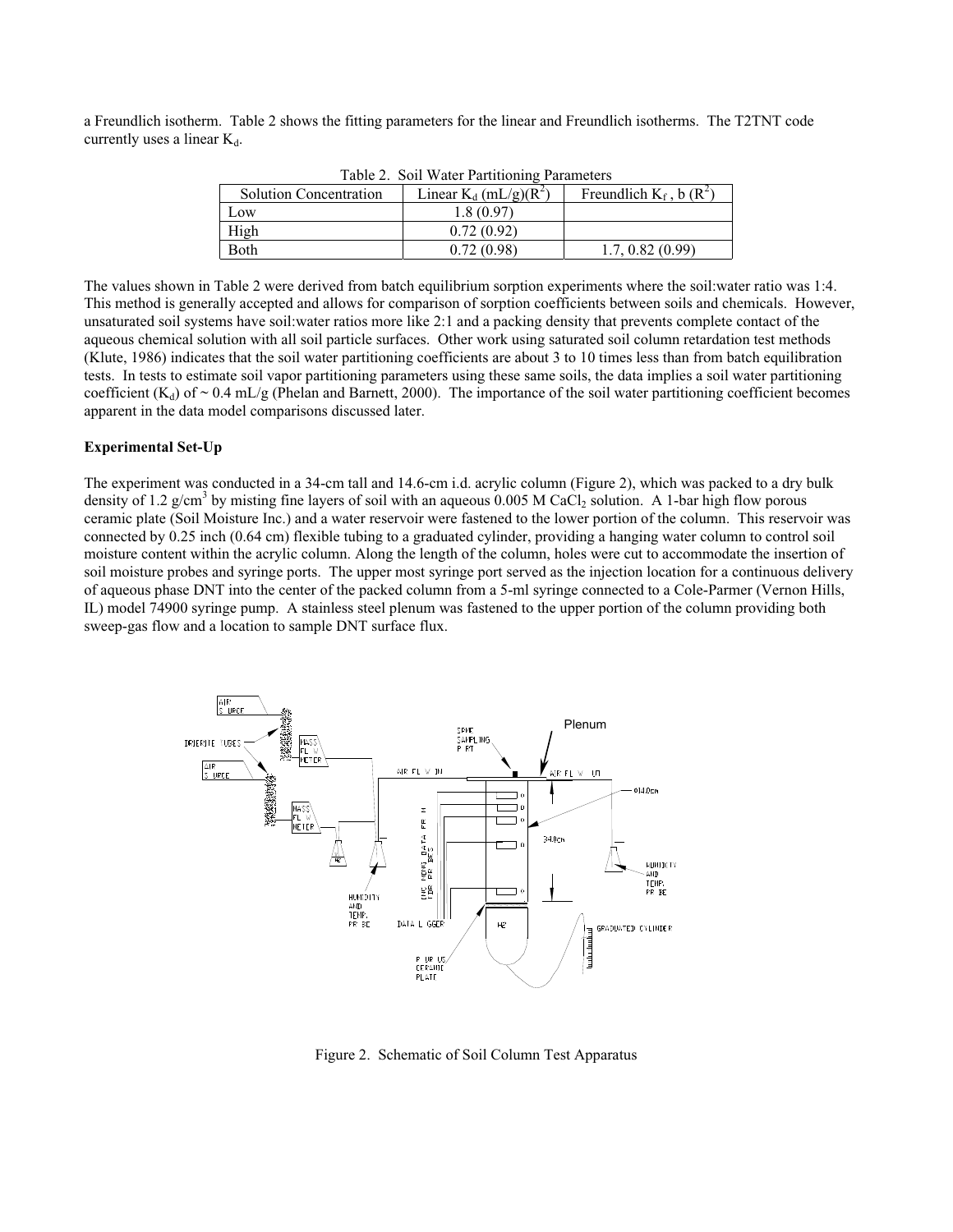## **Soil Moisture Measurements**

Five Campbell Scientific model CS615 water content reflectometers (WCR) were installed horizontally into the column at depths of 2.5, 5.0, 8.9, 15.2, and 31.0 cm from the surface of the soil. The rods of each probe were cut to a length of 13.2 cm to accommodate the diameter of the column. Each WCR was positioned in a pre-cut hole and sealed with a silicone sealant to prevent liquid and vapor loss. The WCRs were connected to a Campbell Scientific AM-416 multiplexer equipped with a Campbell Scientific model SC32A optically isolated RS232 interface and connected to a Campbell Scientific CR-7 datalogger. Water content was measured every half-hour and collected from the data-logger via a personal computer with Campbell Scientific PC-208 software.

Each WCR probe was calibrated in a 6-inch diameter PVC cell with a height of 5 cm packed with air-dried soil to a dry bulk density of 1.2  $g/cm^3$ . An aqueous 0.005M CaCl<sub>2</sub> solution was added to each soil cell and heated by microwave oven to redistribute soil water (Horton et al, 1982). The soil cells were allowed to cool for 2 hours and the cycle was repeated 5 times. The WCR probes were inserted into the soil and measurements of the WCR period and gravimetric water content were obtained. This process was repeated with additional increments of water until 5 water content levels were obtained and then the data was fit to a second order polynomial calibration curve for each probe.

## **Surface Flux Measurements**

Samples of the DNT vapor surface flux were collected through a septum fitted swagelock fitting 2-cm from the center of the plenum in the downstream air flow direction with SPME fibers. These samples were taken once daily for 24 hours for the first 5 days, then twice daily for variable time to collect enough mass to quantify.

The dynamic extraction efficiency of the SPME fibers in the plenum was determined experimentally. An oil-less piston pump pulled an air stream from the plenum through an Orbo-79 tenax cartridge (Supelco). The hole in the bottom of the plenum was sealed with aluminum foil, on which approximately 1 gram of 99% pure crystalline DNT (Aldrich, Milwaukee, WI) was placed. The air stream flowed at a rate of  $\sim$ 1 L/min controlled by a metering valve attached to the piston pump and monitored by a mass flow meter (Aalborg). The system was allowed to equilibrate for two days after which a new tenax cartridge was placed in-line for a period of 30 minutes. During this time, six SPME fibers were sequentially placed in the sampling location for a 30-second duration. This process was repeated three times over the course of three days. Extraction efficiency was calculated as:

$$
\%Efficiency = \frac{\text{(Mass 2,4-DNT on SPME)/(Minutes of Sampling)}}{\text{(Mass 2,4-DNT on Tenax)/(Minutes of Sampling)}} * 100 \tag{1}
$$

The SPME extraction efficiency was determined to be 1.475% of the total DNT mass flowing past it with a standard deviation of 0.18%.

The SPME fibers and tenax cartridges were analyzed using a Varian 3400CX gas chromatograph (GC) equipped with a Varian 1078 split/splitless injection port, an electron capture detector (ECD), a 6-m long 530 micron o.d. DB-5 column (J&W Scientific, Folsom, CA), and a personal computer. Furthermore, a Varian 530  $\mu$ m flash and on column insert (Supelco) for the injection port was utilized to optimize the entry of the analyte into the analytical column. The GC operating conditions were as offered in the proposed EPA method SW846-8095 (EPA, 1998). The tenax cartridges were extracted using Occupational Safety and Health Administration (OSHA) method 44 (OSHA, 1983).

## **Experimental Methods**

To initiate the experiment, two Badger model 180-22 (Franklin Park, IL) oil-less piston pumps each forced an air stream through drierite traps (Cole-Parmer). One of the air streams passed through an air-sparging tube into an Erlenmeyer flask filled with deionized water. The dry and humid air streams were combined to produce a single air-stream flowing at  $\sim$ 1 L/min with ~50% relative humidity (RH). The combined air stream then passed into the plenum and acted as a sweep gas. The RH (%), temperature ( $^{\circ}$ C), and absolute humidity (g/m<sup>3</sup>) of the air both entering and exiting the plenum were measured through a Vaisala HMP-36B relative humidity sensor and displayed on a Vaisala HMI-36 humidity data processor.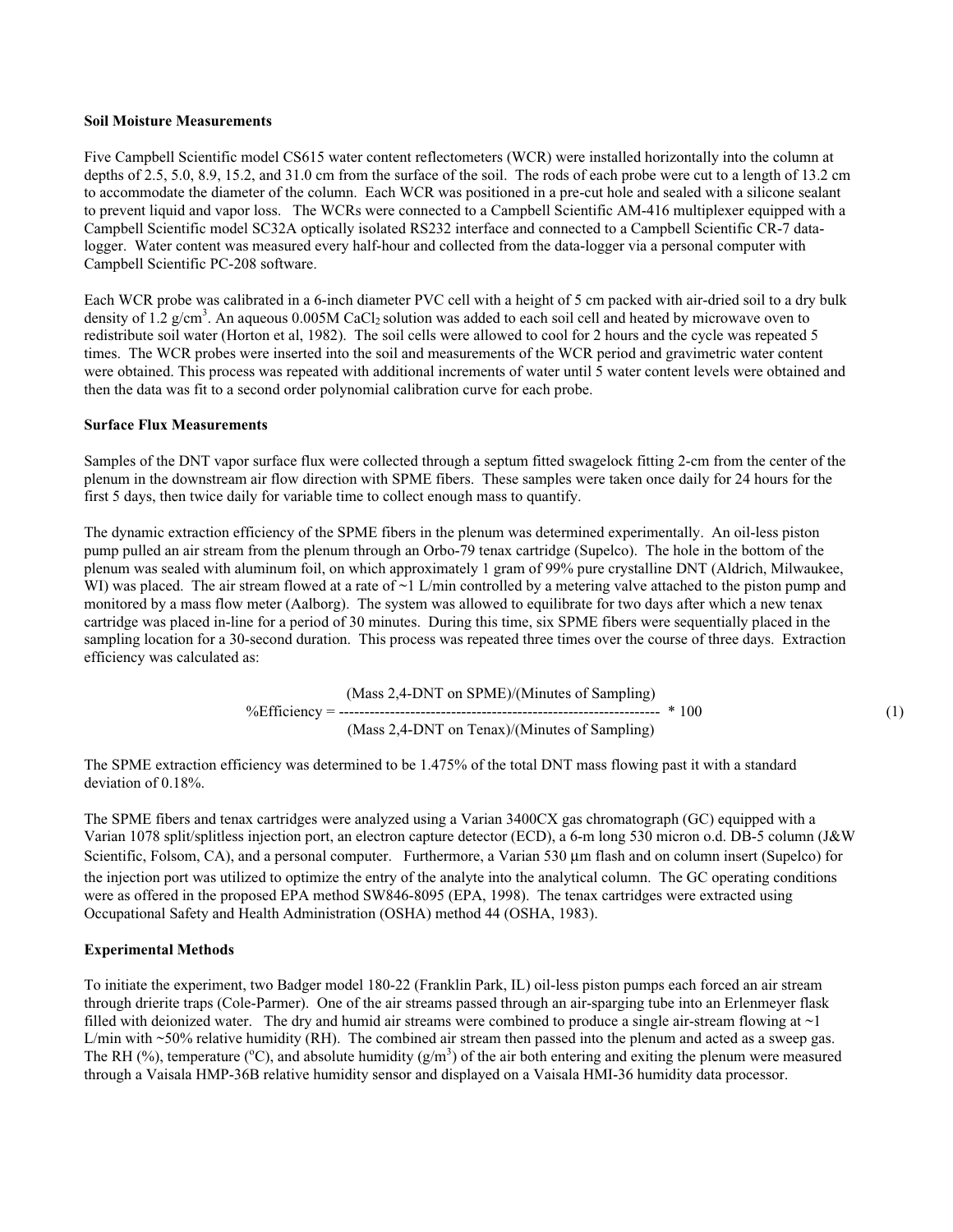The column was equilibrated with the soil matric potential set at - 20 cm and the sweep gas for 2 weeks. This induced an upward water flux of  $\sim 14$  mL/day. The aqueous DNT solution was injected at a continuous flow of  $\sim 10\%$  of the upward water flux (1.44 mL/day). Twenty-nine days after injection began, the column experiment was concluded and soil samples were collected for both gravimetric water content and DNT analysis using a 7/16-inch polycarbonate tube. Nine boreholes were made with five equidistantly centered between the WCR rods, and four more made perpendicular to the WCR rods and coincident with the air stream axis (Figure 3). One-half inch (1.3 cm) deep surface samples were taken at all 9 holes, while samples were taken from the center and four adjacent bore holes every half inch to a depth of 6 inches (15 cm).



Figure 3. Soil Sampling Array

The soil samples were extracted using the SW846-8330 method excluding the salting-out procedure. These extracts were analyzed using a Hewlett Packard 6890 series GC with a thin coat 530-um o.d 6-meter long RTX-225 column attached to a micro ECD. The GC was further outfitted with a Hewlett Packard 7683 series refrigerated autosampler. Operating conditions were as mentioned for SPME and tenax analysis.

## **3. EXPERIMENTAL RESULTS**

In the design of this test, a soil moisture of about 0.25  $\text{cm}^3/\text{cm}^3$  was desired to maintain the soil pore space at about 50% saturation. From the soil moisture characteristic curve (Figure 1), this would indicate a matric potential of -50 to -70 cm. However, in the test equilibration period, a matric potential of -20 cm provided the desired water content as indicated by the WCRs. The soil moisture content at each WCR depth over the duration of the experiment is shown in Figure 4. This shows that the soil moisture distribution remained relatively constant over the test duration and shows an expected gradient with higher moisture contents at the bottom of the soil column.

The flux of DNT in the plenum increased by about  $10^4$  over the duration of the test (Figure 5). The early time period measurements have significant uncertainty due to the long (24 hour) SPME sampling periods. At the end of the test, the SPME sampling periods were about 1 minute in order to stay within the linear range of the GC/ECD system. The last SPME plenum sample was obtained on day 26.

The experiment was sacrificed on day 29. The results of the soil samples obtained for soil moisture content are shown in Figure 6. For holes 2, 7 and 8, the variation in soil moisture contents is a maximum of about 20% at any depth. These moisture contents compare favorably with the average WCR values at each depth. Holes 3 and 4 both show significantly lower moisture contents that can not be explained by variations in loading the soil column or airflow directions in the plenum relative to the soil core locations. The best explanation is that the sampling method caused compaction of the soil resulting in a loss of water.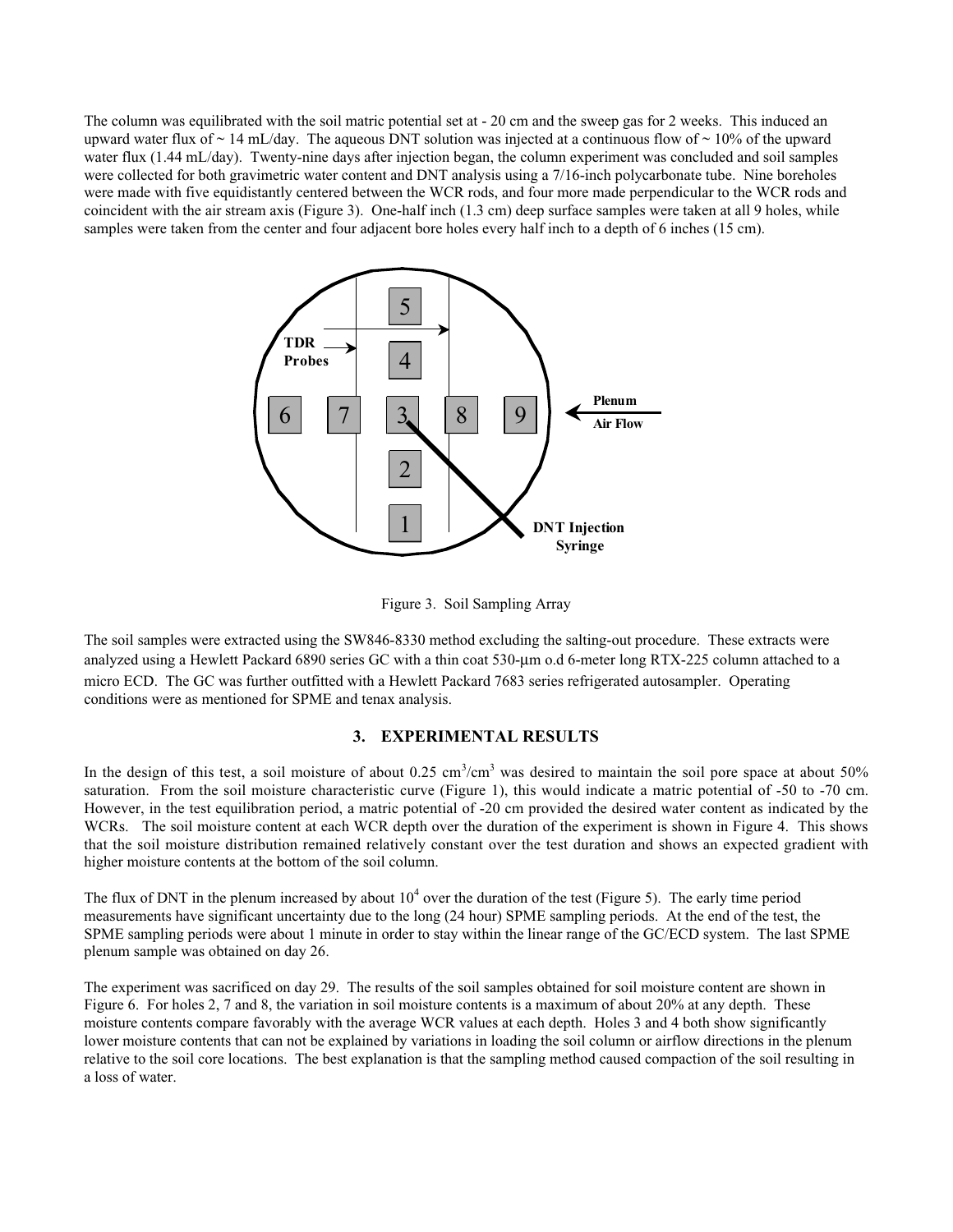

Figure 4. Water Content Reflectometry Measured Soil Moisture Content in Soil Column



Figure 5. 2,4-DNT Surface Flux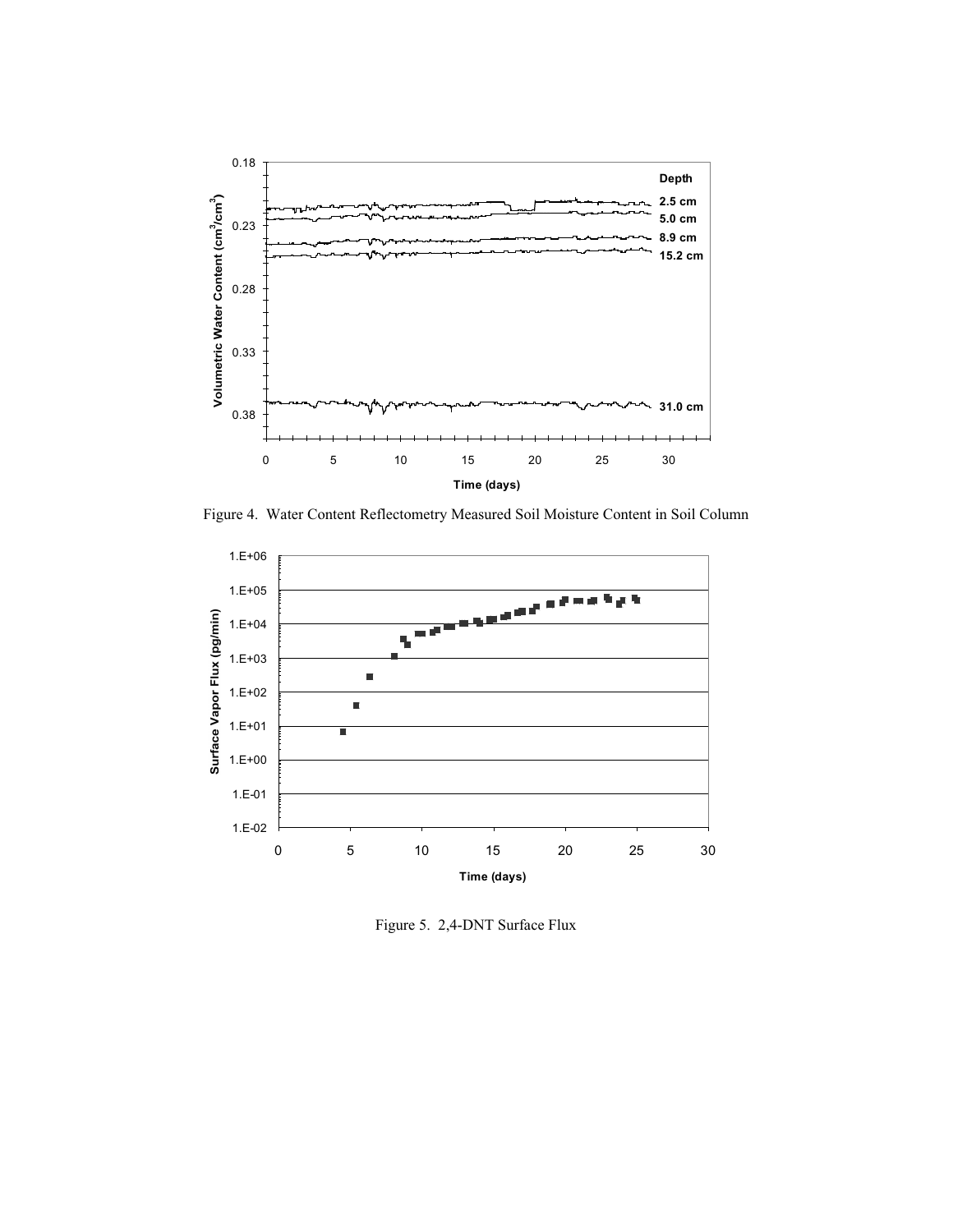

Figure 6. Soil Moisture Content at Test Conclusion

## **4. SIMULATION PARAMETERS**

The experiment described in this paper has been modeled with the T2TNT code (Webb et al., 1999) using a two-dimensional model (R-Z). The various parameters in the simulation are discussed in more detail below.

#### **Problem Definition**

The problem under consideration is a soil column with a porous plate boundary condition at the bottom and forced flow of air at the top. Based on the expected large radial variation in the DNT concentration, a two-dimensional R-Z model with 0.73-m radius and 0.333-m depth was developed as shown in Figure 7. The mesh spacing is 9 elements in the R-direction and 34 elements in the Z-direction for a total of 307 elements including one for the atmosphere. The bottom boundary condition, which represents the porous plate, is constant saturation and pressure, while the top boundary condition in the plenum is constant pressure, temperature, and relative humidity. The boundary layer thickness at the top of the column had to be specified because the algorithm in T2TNT is only applicable to a free boundary layer, not a confined one as in this experiment. The boundary layer thickness was varied to match the steady-state evaporation rate for water from the column, which resulted in a steady flow of water up the column from the lower porous plate boundary condition. The final calibrated boundary layer thickness was 2.1 cm.

The DNT source rate, including the water addition, is added to the center radial element 0.35 m from the surface. The characteristic curves based on the soil water retention curve were fit to a van Genuchten form using the Webb (2000) extension as discussed in more detail by Webb and Phelan (2000); the parameters are given in Table 3. As mentioned earlier, the measured soil characteristic curve and the data from the soil column did not match. Therefore, the saturation at the porous plate boundary condition was varied in order to achieve the desired saturation in the top of the column. A comparison of the measured and predicted moisture contents in the top of the column are presented in Figure 8.

A constant half-life of 30 days for DNT was assumed. Other parameters used in the model are summarized in Table 4. Because the saturation never got below about 0.40, enhanced vapor-solid sorption was not a factor (see Webb and Phelan, 2000). As will be shown later, the value of  $K_d$  was varied in order to match the data. Future tests, which are already underway, will involve drying and rewetting of the surface of the column so that vapor-solid sorption will become an important factor.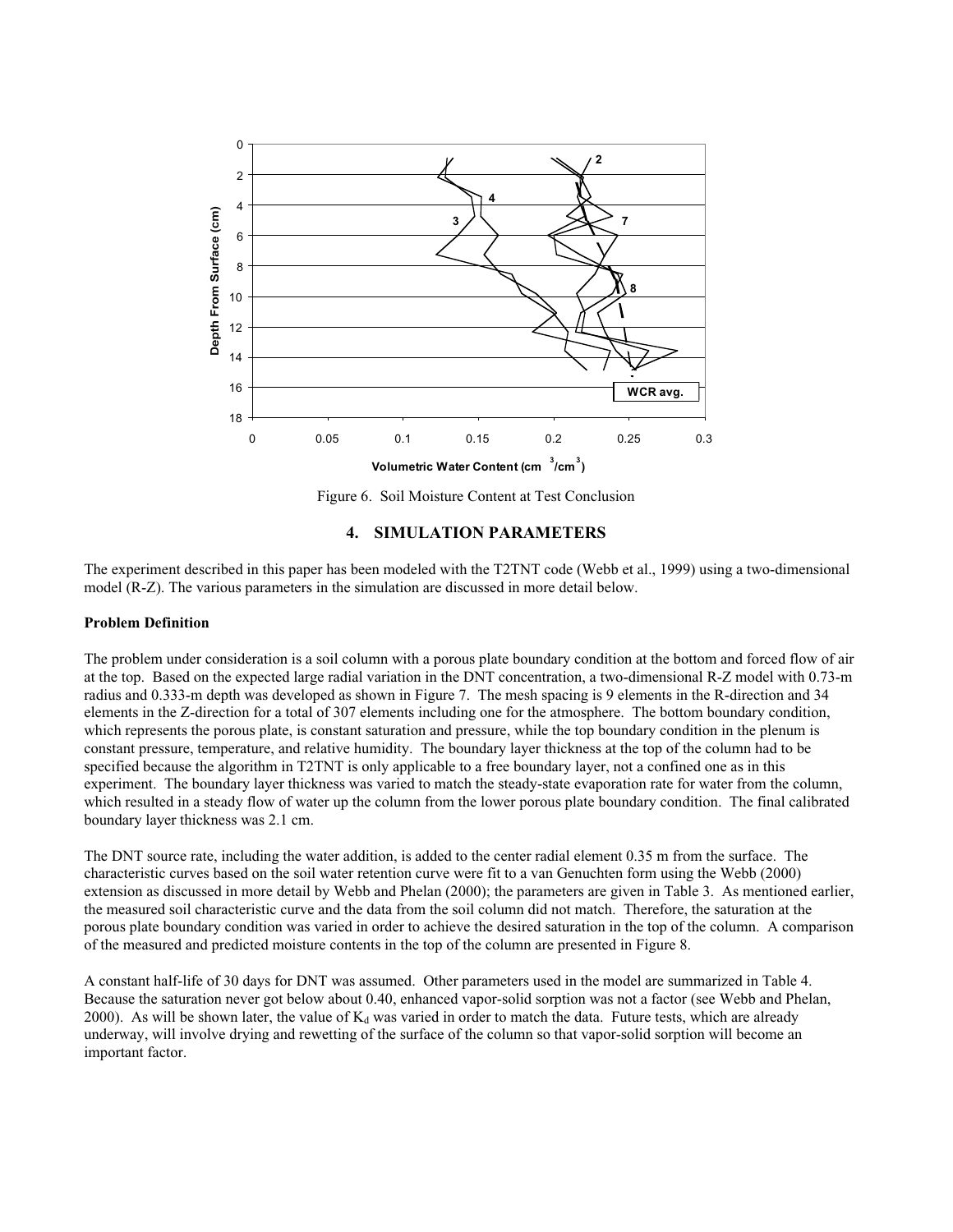

Figure 7. Model Nodalization Table 4. 2,4-DNT Chemical Properties

| $K_H$ (25 <sup>°</sup> C)                       | 9.8E-6 |
|-------------------------------------------------|--------|
| $K_d$ (ml/g)                                    | varies |
| $A_0$ (log <sub>10</sub> K <sub>d</sub> (w=0.)) | 13.3   |
| Alpha                                           | 44.0   |
| $D_1$ (cm <sup>2</sup> /day)                    | 0.632  |
| $D_g$ (cm <sup>2</sup> /day)                    | 5790.  |
| <b>MW</b>                                       | 182.14 |

 $t_{1/2}$  (days) 30.



Figure 8. Soil water content data-model comparisons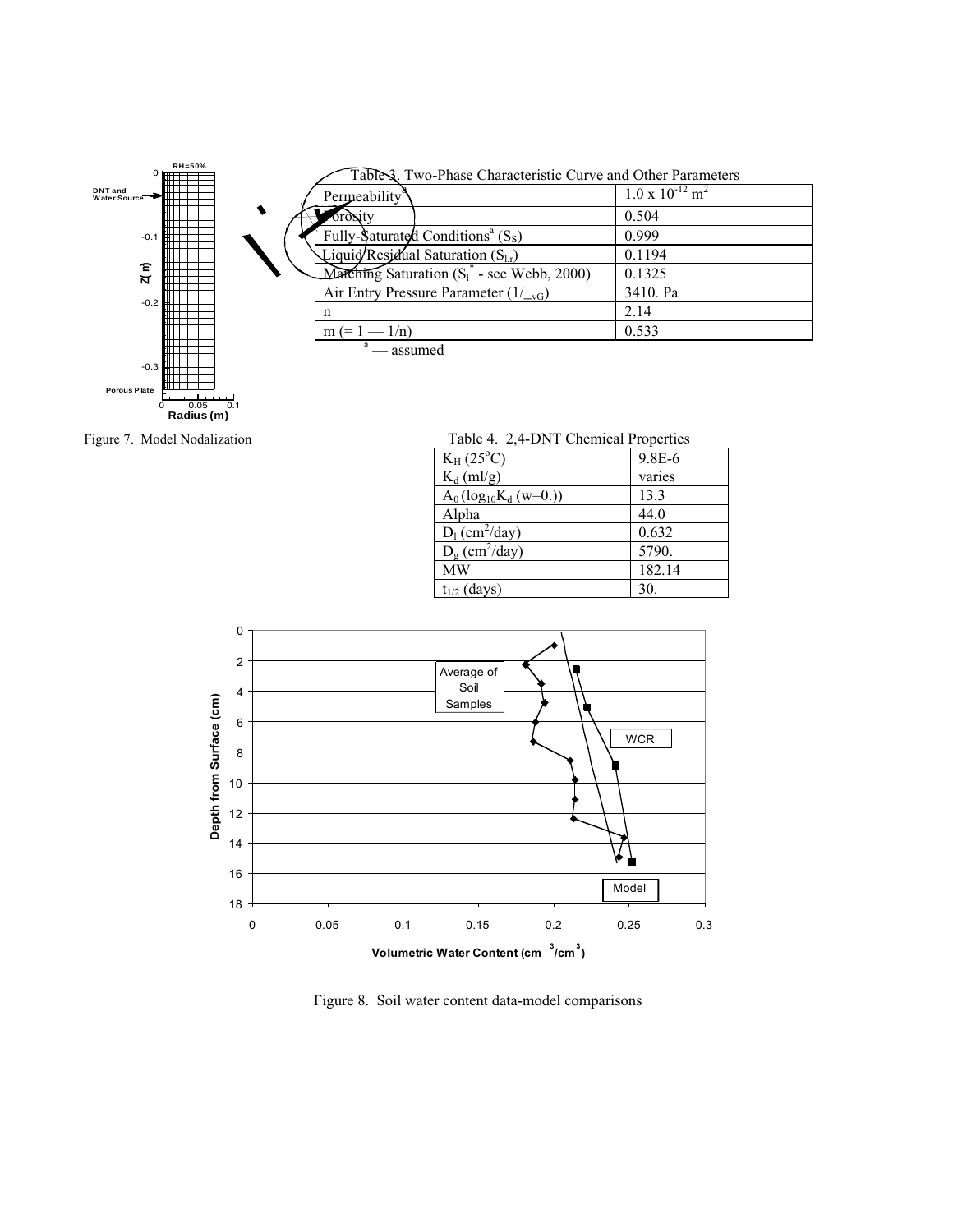#### **5. DATA-MODEL COMPARISONS**

#### **Surface Vapor Flux**

The surface flux of DNT was measured in the experiment using SPME fibers. Based on the data discussed earlier, a value of the low range liquid-solid sorption coefficient,  $K_d$ , of 1.5 mL/g was selected for the initial simulations to compare to the data. As shown in Figure 9, while the surface flux as a function of time has the right shape, the values are an order of magnitude or more below the experimental data.



Figure 9. Data Model Comparisons - Effect of  $K_d$  Value

The sensitivity of the  $K_d$  factor is readily apparent in Figure 9. The data model comparisons can be improved by incorporating a Fruendlich soil water partitioning isotherm into T2TNT (planned). Another factor causing the discrepancy in values obtained from measured  $K_d$  versus data-model comparisons is in how the measured  $K_d$  is obtained. The low soil:water ratio in the batch equilibration  $K_d$  method allows for near complete contact of the soil particle surface to the DNT in the water and allows for migration into secondary porosity of soil minerals. In a soil column test this is not the case. Some proportion of soil surface area is not in contact with the water (and DNT) due to partial saturation and surface to surface contact of soil particles. Because of the uncertainty in the value of  $K_d$  in the soil column test it was decided to vary the value of  $K_d$  until a reasonable match to the data was found as given in Figure 9. The final value of  $K_d$  that matches the data reasonably well is ~0.5 mL/g. The low concentration batch equilibrium linear  $K_d$  value is about a factor of 3 to 5 greater than the best match from this column test. Data from a headspace vapor solid partitioning test also indicates a  $K_d$  value of ~0.4 mL/g (Phelan and Barnett, 2000), further supporting the lower value indicated in this test.

As discussed by Webb and Phelan (2000), the chemical to water vapor boundary layer ratio is also uncertain. The effect of this variable is shown in Figure 10. For a large variation in the ratio (0.50 to 0.01), the effect on the surface flux is minimal. The final values of  $K_d$  and the boundary layer ratio derived from the surface flux data are 0.50 mL/g and 0.25, respectively.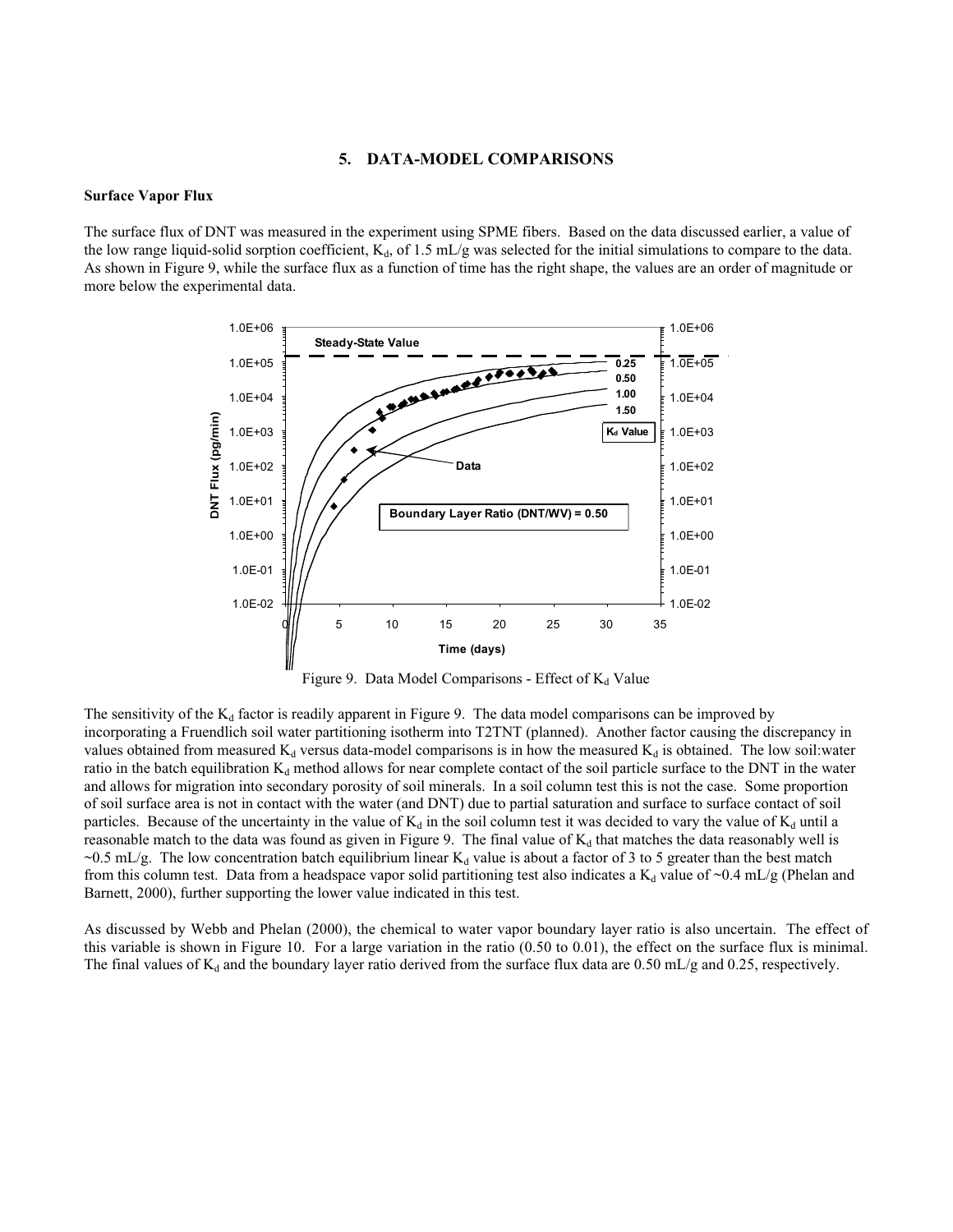

Figure 10. Data Model Comparisons - Effect of Boundary Layer Ratio

Using these values, a comparison was made of the measured and predicted DNT concentrations in the soil. Predictions for the centerline and first radius borehole are compared to the data as a function of depth in Figure 11. The centerline predicted concentrations show reasonable agreement with the data. The shapes of the curves are very similar, while the predicted concentrations are a factor of 2-3 high. A number of factors could contribute to this difference. First, the effective value of  $K_d$  effectively decreases with increasing concentration (Table 2). Therefore, the sorbed mass will be over predicted at higher concentrations, such as near the centerline, if a linear  $K_d$  value is used. This problem will be addressed when the Fruendlich isotherm is incorporated into T2TNT. Second, the concentration decreases significantly with increasing radius. If the location of the injection is not exactly at the center of the column, or if the center soil borehole location is a little off center, the concentrations would be lower. The main factor is probably the Fruendlich isotherm. Nevertheless, the data-model comparison for the centerline concentrations is reasonable.

The comparisons for the first radius are very good. The predicted concentrations essentially go through the middle of the four data curves as given in Figure 11. The variation with depth is very good at depths down to 7 cm. Note that the injection location is 3.5 cm and the concentrations above this point decrease slightly due to dispersion. Below the injection point the concentrations decline rapidly as this is against the direction of water flow. Below about 7 cm, the data and model predictions diverge. The method detection limit of DNT in this soil is about 10 ng/g. Many of the values shown below 7 cm are at or below this threshold and may be artifacts. In addition, the soil samples were collected by repeated insertion of the sampling tube. If contaminated soil particles from upper horizons fell to the bottom and were sampled, trace levels may be indicated but were not representative of that depth horizon.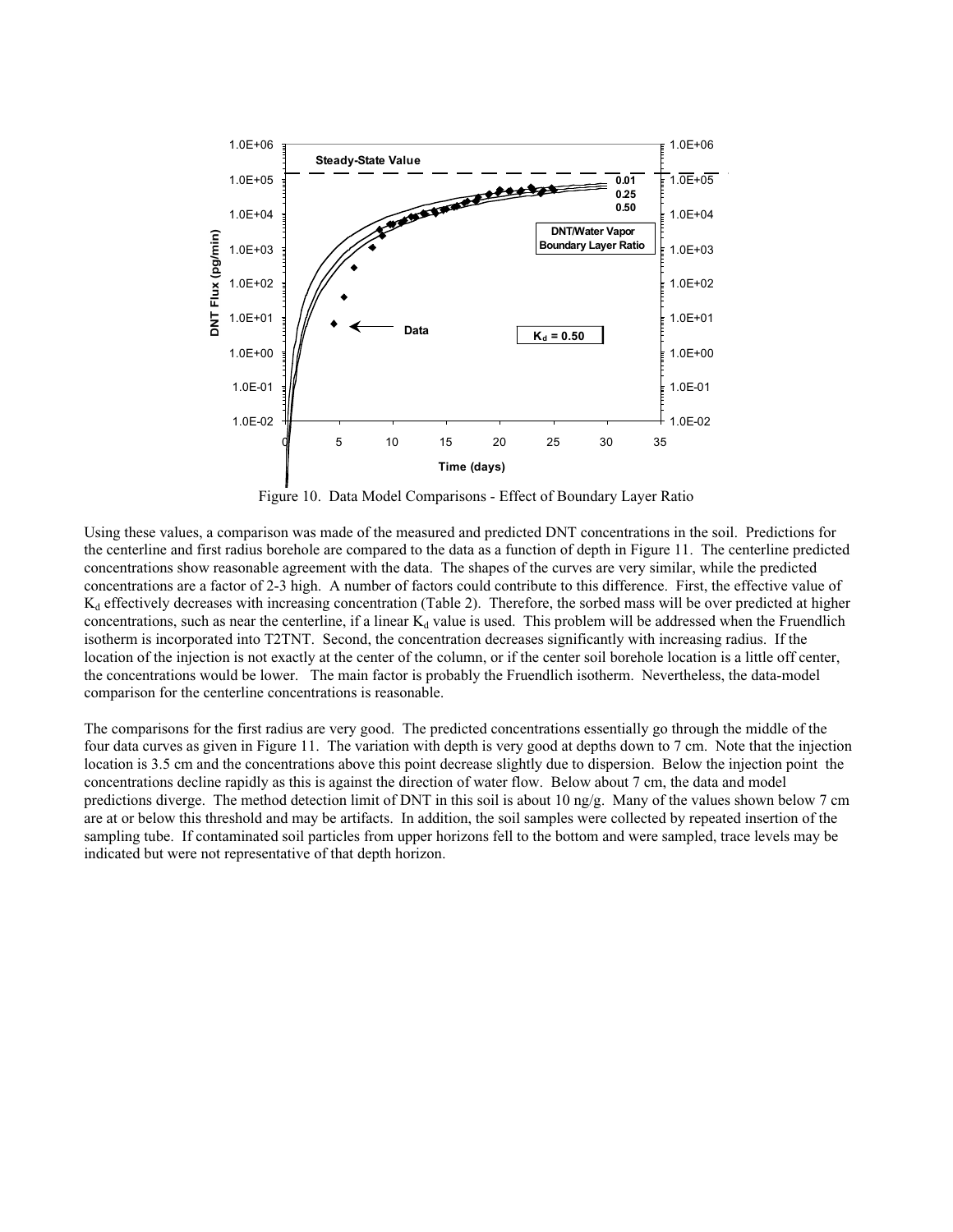

Figure 11. Soil Profile DNT Data Model Comparisons

## **6. SUMMARY AND CONCLUSIONS**

An experiment was designed and completed to evaluate the dynamic transport of 2,4-DNT in a soil column for comparison to simulation model results. The test apparatus was designed to induce an upward flow of water that is valuable in movement of DNT to the soil surface. Surface flux measurements were completed with solid phase microextraction devices that eliminated the need for complex sample preparation procedures. Careful control and measurement of the water transport also allowed data model comparisons of water movement in the soil. Computational simulation was performed using the T2TNT code and showed excellent comparison to the surface flux and soil concentration data. Under these well controlled conditions, the T2TNT code very closely simulated the chemical transport of DNT in near surface soils. Experiments are currently in progress where, after establishing a steady state flux, the soil will be dried by passing dry air through the plenum and then rewetted with humid air. This will evaluate enhanced vapor solid sorption at low soil water contents in a dynamic system.

## **7. ACKNOWLEDGEMENTS**

This work was sponsored by the Strategic Environmental Research and Development Program (SERDP) for application to unexploded ordnance chemical sensing and by the Defense Advanced Research Projects Agency, Dog's Nose Program for application to buried landmines. Sandia is a multiprogram laboratory operated by Sandia Corporation, a Lockheed Martin Company, for the United States Department of Energy under Contract DE-AC04-94AL85000.

## **8. REFERENCES**

- 1. 40 CFR 796, 1998. Code of Federal Regulations, Subpart C Transport Processes, ⁄ 796.2750 Sediment and soil adsorption isotherm. U.S. Environmental Protection Agency.
- 2. Horton, R., P.J. Wierenga, D.R. Nielsen. 1982. A Rapid Technique for Obtaining Uniform Water Content Distributions in Unsaturated Soil Columns. *Soil Science* 133, no.6:397-99.
- 3. Klute, Arnold, ed. 1986. *Methods of Soil Analysis, Part 1 Physical and Mineralogical Methods, Second Edition*. Soil Science Society of America, Inc., Madison, WI.
- 4. Pennington, J.C., W.H. Patrick. 1990. Adsorption and Desorption of 2,4,6-Trinitrotoluene by Soils. *Journal of Environmental Quality* 19 (September-October): 559-567.